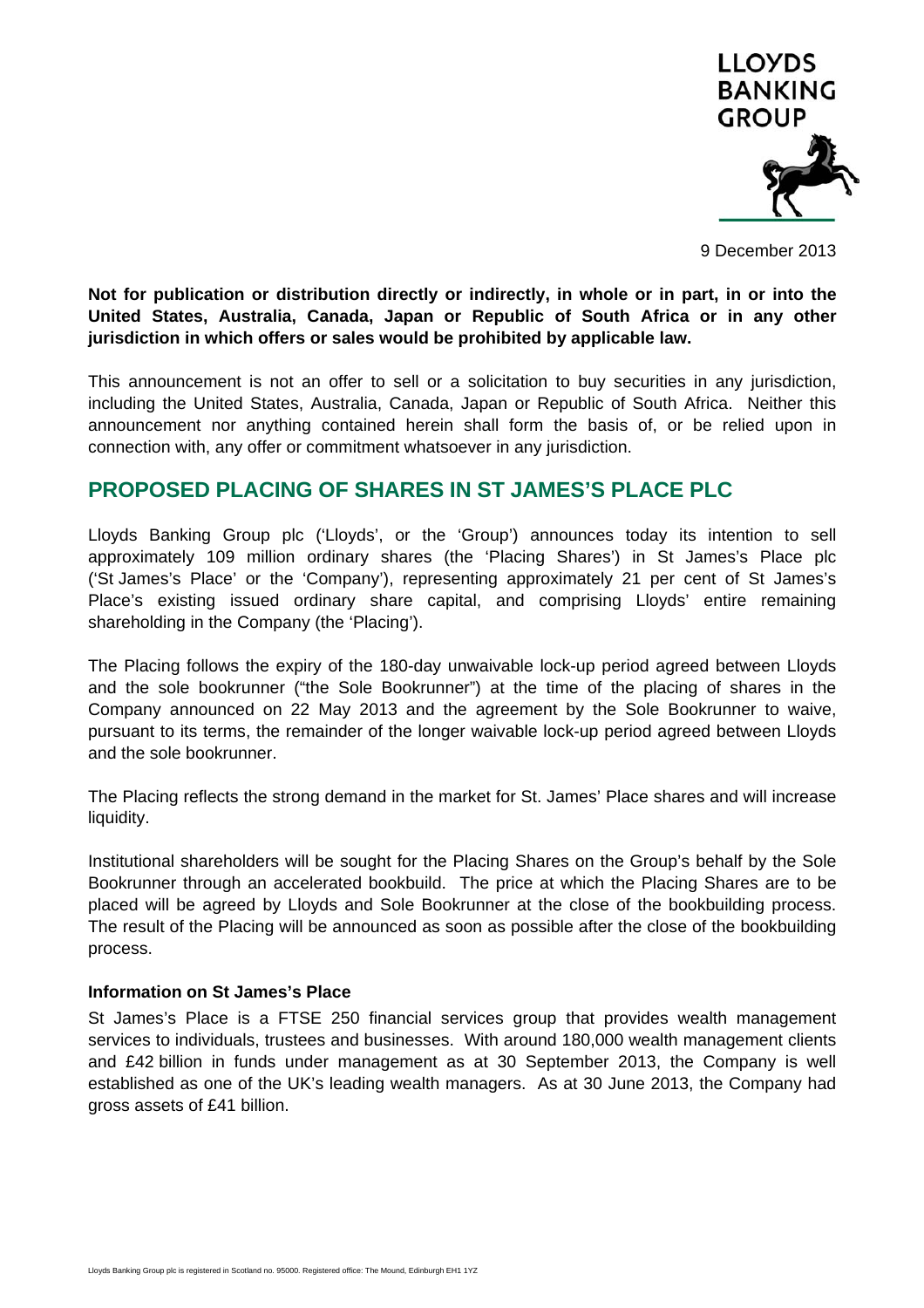## **Effect of the Proposed Placing on Lloyds Banking Group**

On completion of the Placing, assuming the sale of a 21 per cent stake, the Group will realise a gain on sale of approximately £95 million. On a pro forma fully loaded CRD IV basis, it is estimated that the Placing will increase the Group's common equity tier 1 capital by approximately £670 million, equivalent to an approximate 24 basis points benefit.

# **António Horta-Osório, Group Chief Executive, Lloyds Banking Group said:**

The Group launched its strategy in 2011 to reshape the business to concentrate on its core UK retail and commercial banking customers. As part of that approach, the Group has been reducing non-core businesses and addressing historic issues, while focusing on increasing net lending to its core segments. The sale of the remaining stake in St. James's Place releases further resources and represents another step towards refocusing this business on its core customers.

 $-$  END  $-$ 

For further information:

**Lloyds Banking Group Investor Relations**  Charles King +44 (0) 20 7356 3537 Investor Relations Director Email: charles.king@finance.lloydsbanking.com

**Lloyds Banking Group Corporate Affairs** 

Matthew Young +44 (0) 20 7356 2231 Group Corporate Affairs Director Email: matt.young@lloydsbanking.com

The distribution of this announcement and the offer and sale of the Placing Shares in certain jurisdictions may be restricted by law. The Placing Shares may not be offered to the public in any jurisdiction in circumstances which would require the preparation or registration of any prospectus or offering document relating to the Placing Shares in such jurisdiction. No action has been taken by the seller or the Sole Bookrunner or any of their respective affiliates that would permit an offering of the Placing Shares or possession or distribution of this announcement or any other offering or publicity material relating to such securities in any jurisdiction where action for that purpose is required.

This announcement is not for publication, distribution or release, directly or indirectly, in or into the United States of America (including its territories and possessions), Australia, Canada, Japan or Republic of South Africa or any other jurisdiction where such an announcement would be unlawful. The distribution of this announcement may be restricted by law in certain jurisdictions and persons into whose possession this document or other information referred to herein comes should inform themselves about and observe any such restriction. Any failure to comply with these restrictions may constitute a violation of the securities laws of any such jurisdiction.

This announcement is not for publication, distribution or release, directly or indirectly, in or into the United States (including its territories and dependencies, any State of the United States and the District of Columbia). The securities referred to herein have not been and will not be registered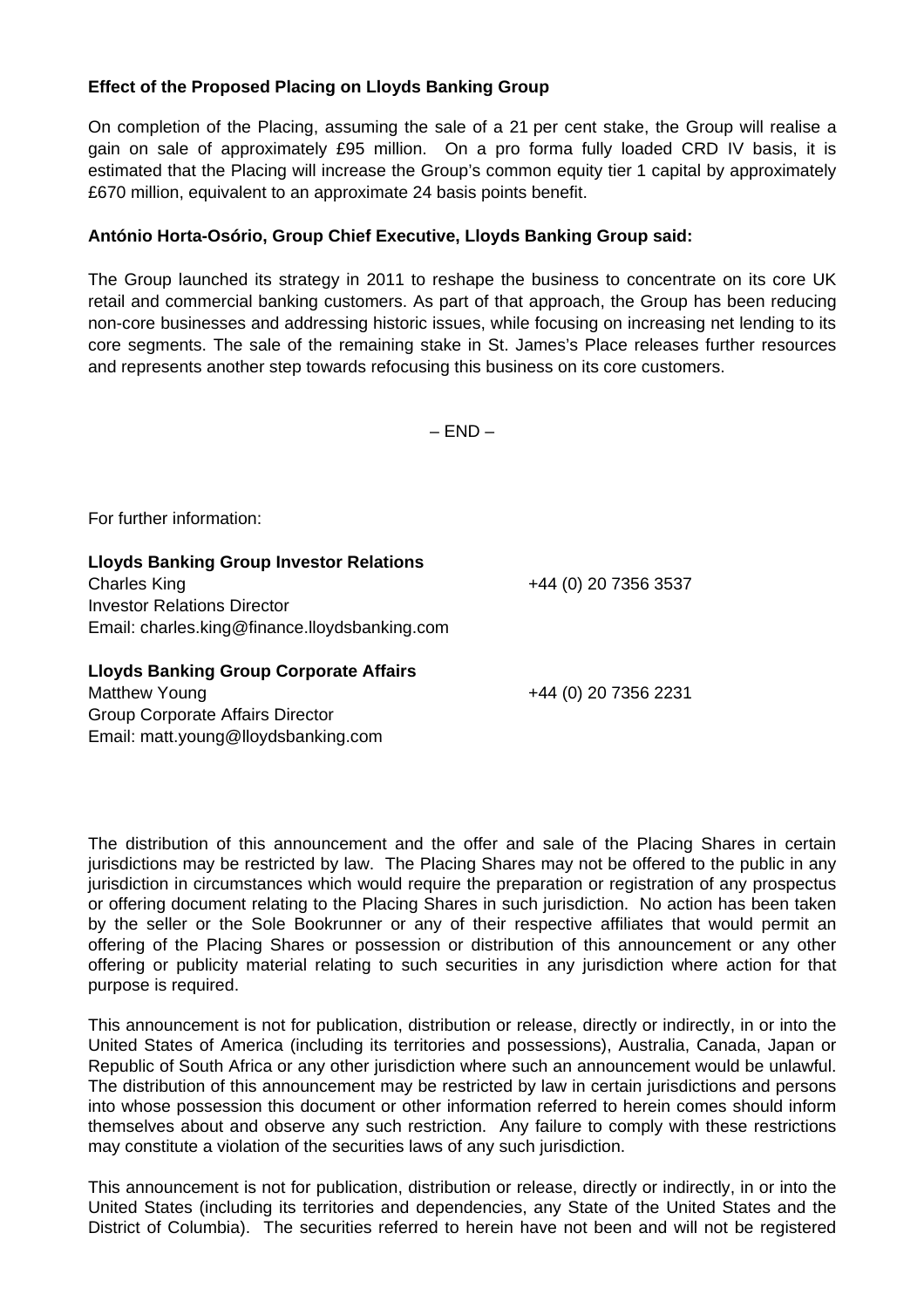under the U.S. Securities Act of 1933, as amended (the '**Securities Act**'), and, subject to certain exemptions, may not be offered or sold in the United States or to, or for the account or benefit of, U.S. persons (as defined in Regulation S under the Securities Act). Neither this document nor the information contained herein constitutes or forms part of an offer to sell or the solicitation of an offer to buy securities in the United States. There will be no public offer of any securities in the United States or in any other jurisdiction. The Company has not been and will not be registered under the U.S. Investment Company Act of 1940, as amended.

In member states of the European Economic Area ('EEA') which have implemented the Prospectus Directive (each, a 'Relevant Member State'), this announcement and any offer if made subsequently is directed exclusively at persons who are 'qualified investors' within the meaning of the Prospectus Directive ('Qualified Investors'). For these purposes, the expression 'Prospectus Directive' means Directive 2003/71/EC (and amendments thereto, including the 2010 PD Amending Directive, to the extent implemented in a Relevant Member State), and includes any relevant implementing measure in the Relevant Member State and the expression '2010 PD Amending Directive' means Directive 2010/73/EU. In the United Kingdom this announcement is directed exclusively at Qualified Investors (i) who have professional experience in matters relating to investments falling within Article 19(5) of the Financial Services and Markets Act 2000 (Financial Promotion) Order 2005, as amended (the 'Order') or (ii) who fall within Article 49(2)(A) to (D) of the Order, and (iii) to whom it may otherwise lawfully be communicated.

This announcement is not an offer of securities or investments for sale nor a solicitation of an offer to buy securities or investments in any jurisdiction where such offer or solicitation would be unlawful. No action has been taken that would permit an offering of the securities or possession or distribution of this announcement in any jurisdiction where action for that purpose is required. Persons into whose possession this announcement comes are required to inform themselves about and to observe any such restrictions.

In connection with any offering of the Placing Shares, the Sole Bookrunner and any of its affiliates acting as an investor for their own account may take up as a proprietary position any Placing Shares and in that capacity may retain, purchase or sell for their own account such Placing Shares. In addition they may enter into financing arrangements and swaps with investors in connection with which they may from time to time acquire, hold or dispose of Placing Shares. They do not intend to disclose the extent of any such investment or transactions otherwise than in accordance with any legal or regulatory obligation to do so.

The Sole Bookrunner, which is authorised by the Prudential Regulation Authority and regulated by the Financial Conduct Authority and the Prudential Regulation Authority in the United Kingdom, is acting on behalf of Lloyds and no one else in connection with any offering of the Placing Shares and will not be responsible to any other person for providing the protections afforded to any of its clients or for providing advice in relation to any offering of the Placing Shares. The Sole Bookrunner will not regard any other person as its client in relation to the offering of the Placing Shares.

### **FORWARD LOOKING STATEMENTS**

This announcement contains forward looking statements with respect to the business, strategy and plans of the Lloyds Banking Group, its current goals and expectations relating to its future financial condition and performance. Statements that are not historical facts, including statements about the Group or the Group's management's beliefs and expectations, are forward looking statements. By their nature, forward looking statements involve risk and uncertainty because they relate to events and depend on circumstances that will or may occur in the future. The Group's actual future business, strategy, plans and/or results may differ materially from those expressed or implied in these forward looking statements as a result of a variety of risks, uncertainties and other factors, including, but not limited to, UK domestic and global economic and business conditions; the ability to derive cost savings and other benefits, including as a result of the Group's Simplification programme; the ability to access sufficient funding to meet the Group's liquidity needs; changes to